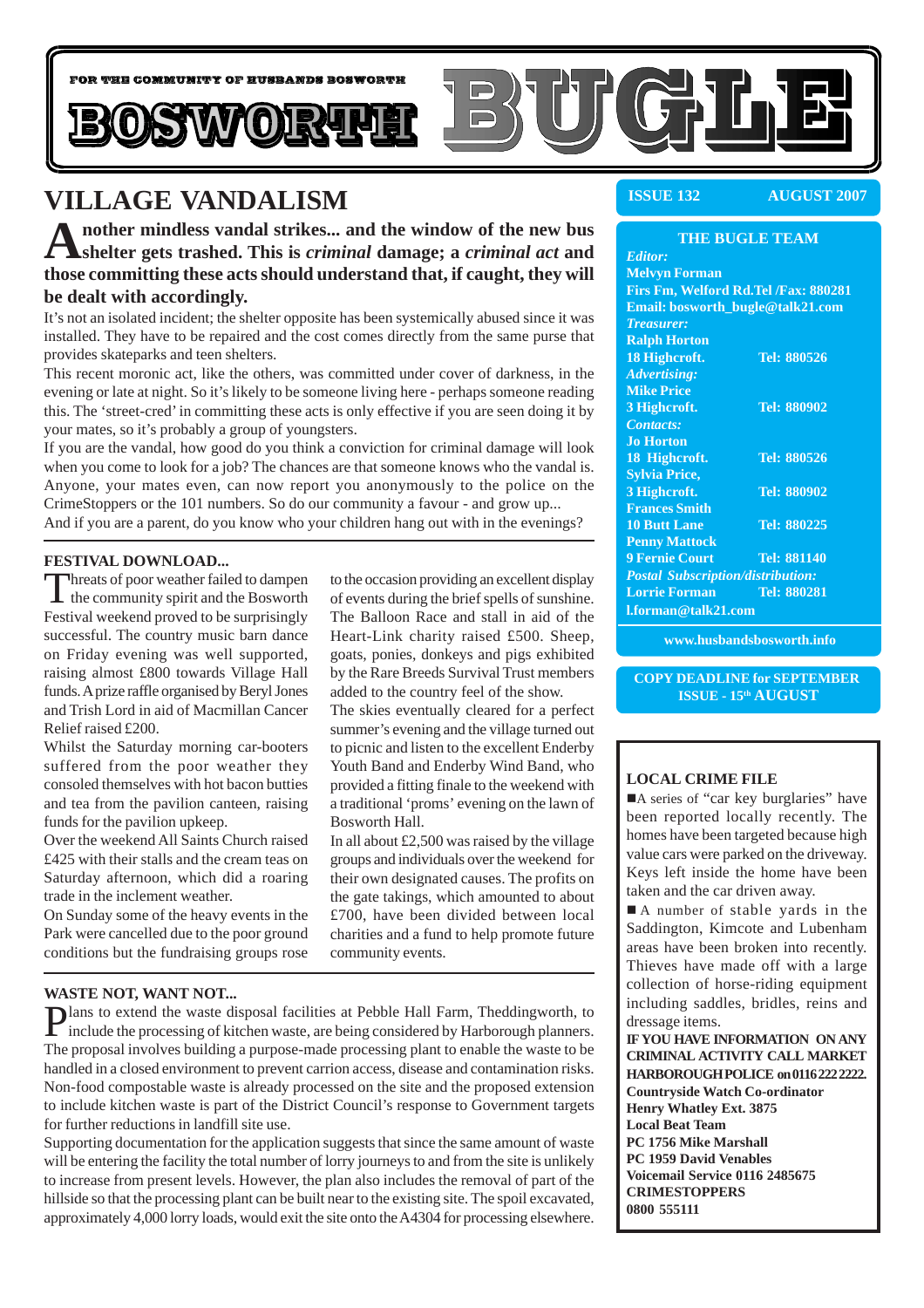### **POSTBAG**

*From Jack, Cole, Steve & Adam, Husbands Bosworth*

The Bosworth Boyz team would like to thank everyone who sponsored them in the recent Kilworth Challenge. Our first challenge was to raise funds, and we managed to raise £1455, which was an excellent start! We had a lovely warm Saturday during which we covered 16 miles and did lots of challenges on route. We went to bed tired but looking forward to Sunday. What can we say about Sunday? Rain, rain and more rain! Soaked and covered in mud, in the end we came in a very creditable  $30<sup>th</sup>$  out of 42 teams.

The Kilworth Challenge raised a total of £81,000 this year - its best year yet! Thanks again for your support. We are already looking forward to competing next year. Special thanks also to the organisers for all their hard work.

#### *From the FOBS Committee*

FOBS Committee would like to thank everyone who took the time to sort out clothing, bedding and soft toys for our recent Bag2School Campaign. We collected a whopping 980kg (or 154 stone) for which we will be paid £245, which will be used towards projects planned within the School.

Due to the success of the campaign FOBS intend to arrange a further collection in November, just in time for that pre-Christmas clear-out! More details will follow shortly. Thanks also to those who helped deliver and collect the bags and store them, but once again the success could not be achieved without your generous donations.

For further information, please contact either Kenny Anderson (Chair) 880705 or Steve Blake (Treasurer) 881045.

#### *From Brian & Frances Smith, Butt Lane.*

On behalf of the village we would like to thank all those who organised the recent Bosworth Festival weekend. Despite the inclement weather it was a great idea and will, hopefully be repeated in the future.

*Editor's Note: I would like to thank John Clarke, who lived and breathed Bosworth Festival since last Christmas and who was contemplating suicide on the Sunday morning! I should also like to thank Pat Roddy for his tenacity in dealing with the Defra red tape required to show livestock in the Park. A special thank-you to Robert and Susan Maxwell for their good grace in allowing the event to go ahead despite the weather. Thanks also to those who organised the Barn Dance, the Car Boot Sale, the Tea Dance and those who decorated and helped in the churches, and made the whole weekend so successful.*

#### **LOCAL NEWS IN BRIEF...**

**The Automobile Association has chosen Hothorpe Hall** as its national driving school training and induction centre. !Plans for a 125-bed hotel, a conference centre and spa at Kilworth Springs Golf Club, **North Kilworth** are currently under consideration by Harborough planners.

# KILTECH

DECORATORS

Husbands Bosworth

Domestic & Commercial **Decorators** 

### Tel: 07977 889156 01858 881001

Free Quotations Decorating since 1966

*VILLAGE HALL BOOKINGS Jackie Fletcher 880910 CHURCH HALL BOOKINGS Janice Staples 880668 SPORTS PAVILION ENQUIRIES Audrey Marlow 880316*

#### **SAFARI SUPPER**

The Safari Supper was once again very well attended and much enjoyed by all. The rain held off and this year there was no power cut to stress the chefs!

A grand total of £1,100 was raised, of which £550 has been given to FOBS. The remainder will be spent on village amenities, which were chosen in a straw poll by all Safari Supper participants. In the poll top votes went to roses for the Millennium Woodland, more public benches and an improvement to the Village Hall lighting.

#### **CONGRATULATIONS...**

...to the Husbands Bosworth Ladies Rounders Team who recently won the Harborough and District Rounders League Cup.

#### **CALLING ALL EX-STUDENTS!**

Impoverished local students are hammering on the shop doors of Age Concern Leicestershire & Rutland to get hold of books to help with their studies at affordable prices. The charity presently has three specialist bookshops, in Market Harborough, Loughborough and Queens Road, Leicester (and 15 more traditional charity shops) with more planned.

Whilst all three bookshops are very successful, Age Concern Leicestershire & Rutland is struggling to satisfy its valued student clientele, with supplies of study books being snapped up almost as soon as they hit the shelves.

"It's ironic really, because I guess there are loads of former students with books that have never been opened since they finished their exams. Imagine how good they would feel helping needy local older people, helping the next generation of students and making more space at home!" remarked the Executive Director of Age Concern, Anthony Donovan.

"All our shops are key sources of income for the charity and raise much-needed funds, which are used for the further development of essential services for the older people within our communities."

"The three bookshops are proving hugely popular with all age groups, who relish the wide selection of high quality books on sale at bargain prices," he added. "Anyone wishing to donate books can drop them off at any of Age Concern's 18 charity shops around the two counties."

Contact: Anthony Donovan 0116 299 2233

#### **LUNCHEON CLUB**

The next meeting of the Luncheon Club will be on Thursday, August 23rd at Kilworth Springs Golf Club. The meeting is open to all, especially those living alone or retired. The cost of the 2-course meal is £6.50 per person. Diners are asked to meet in the bar at 12.30pm. Places are limited please call 01858 880668 to book.

From the Parish Registers

**John Allen** formerly of Kilworth Road *Died June 28th 2007 Aged 84 years R.I.P.*

Holy Matrimony *Jenny Durrant & Martin Nelson June 2nd 2007 Fay Smith & John Oliver July 7th 2007*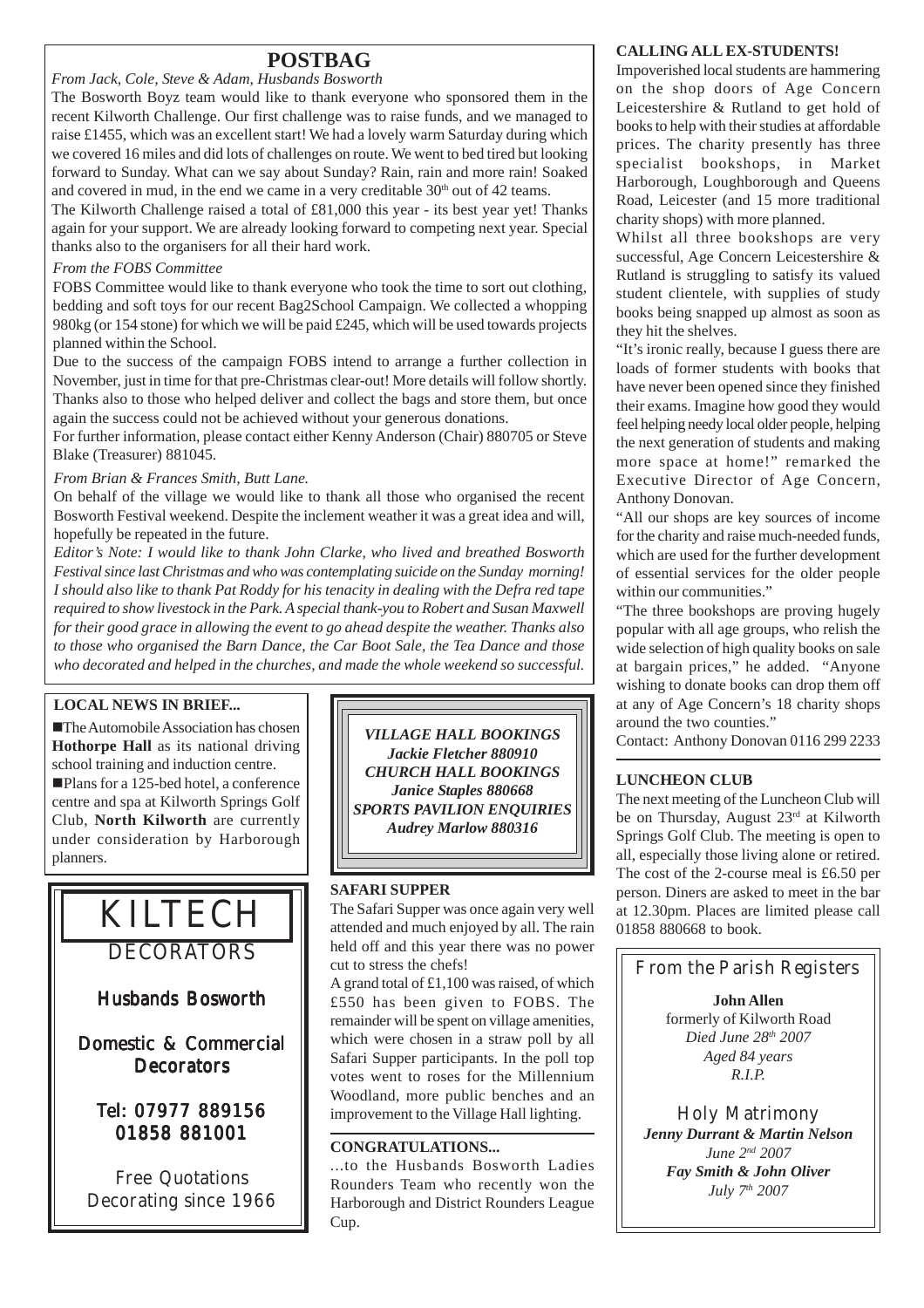#### **TRADE DIRECTORY 2007**

**GD Armitage (Clock & Belfry Wk.)Ltd.** Monumental clock and tower-bell installation, service & repair. Contact: Geoff Armitage 880066 **Begley Plumbing & Heating** Plumbing & heating engineer. Contact: Frank Begley 880541 **Gordon Begley** Building & roofing contractor. Contact: Gordon Begley 880028 Begley's Windows & Conservatories **Bespoke joinery contractors** Contact: Robert Begley 880671 **Gary Bennett Painter & Decorator** Contact: Gary Bennett 880285 **Croft Farm Bed & Breakfast** Contact: Jane Smith 880679 **Diane Hall** Beauty therapist, facials, pedicures, manicures & waxing. Contact: Diane Hall 880567 **Honeypot Bed & Breakfast** Contact: Julian & Carolyn Goffe 880836 **Languard Ltd.** Weed control, fumigation and thermal insulation. Contact: Will Kay 880898 **Mike Price Heating Engineer** Oil-fired boiler servicing & repair Contact: Mike Price 880902 TO ADVERTISE HERE

Email Mike at: hiprice@btinternet.com or phone 880910

#### **CHURCH NEWS**

All Saints Parochial Church Council members would like to thank everyone who decorated the church so beautifully for the Bosworth Festival weekend and all those who baked cakes, served refreshments and stewarded.

We would also like to thank everyone who helped on Sunday in the Park, especially those who set up or manned stalls or attractions. Over the weekend a total of £425 was made for church funds. \*\*\*\*\*\*\*\*\*\*\*\*\*\*

All Saints Church has recently purchased a number of new pew Bibles. They will be dedicated at a special service on Bible Sunday, October 28<sup>th</sup>.

If you would like to purchase a copy for the Church in memory of a loved one, they can be inscribed in the flyleaf by our resident calligrapher, Lorrie Forman. Suggested donation is £10 per Bible. For further information, or to make a donation, please contact Lorrie direct on 880281.

#### *BUGLE* **CRACKER...**

**A young man goes into a bar carrying a set of jump leads over his shoulder. "OK, sonny," said the landlord. "Sit down over there and don't start anything..."**

#### **BOSWORTH BELLES**

The next meeting of the Bosworth Belles will be on Wednesday, September 26<sup>th</sup> when the group will be taken on a guided tour of the yards and back streets of Market Harborough in the company of a Blue Badge Guide. Call Ruth on 880644 for more information.

#### **AN OPPORTUNITY TO EXPLORE THE MEANING OF LIFE...**

Where is God when disasters happen? Does God really exist? What is the point of life? What happens when we die? What relevance does Jesus have for our lives today? Have you ever asked these



questions and are you still searching for answers? Then come to an Alpha course starting Monday September 24<sup>th</sup> at 7.00pm at The Bell Inn, Husbands Bosworth . It's relaxed, low key and friendly. Still unsure? Then come to the first introductory session - *Christianity: Boring, Untrue and Irrelevant?* on September 24<sup>th</sup> and bring a friend, relative or neighbour with you. A Buffet Supper will be provided at a charge of £3.50. For more details contact Revd. Alison Hampton Tel:01858880351 or email:gladthatilive@hotmail.com

#### **HISTORICAL SOCIETY**

The Historical Society holds a vast collection of artefacts and documentation relating to the village of Husbands Bosworth. Anyone seeking information on family history matters or the history of their homes may find helpful clues within the collection. A catalogue of all items held in the collection is currently being undertaken. For more information please contact Melvyn Forman on 880281 or email: m.forman@talk21.com \*\*\*\*\*\*\*\*\*\*\*\*\*\*

Historical Society meetings start again in September. Look out for more information in the September issue of the *Bugle*. Meetings are on the first Wednesday of each month from September to May, at 7.30pm in the Church Hall, Honeypot Lane.

**NORTH KILWORTH:** A Bingo evening is held at 7.30pm on the second Thursday of each month at North Kilworth Sports Club, South Kilworth Road in aid of Sports Club funds. For more information please call Richard on 880323.

> **METHODIST CHURCH Coffee Mornings recommence in September See September** *Bugle* **for details**

### "CHURCH SERVICES "

### **All Saints Parish Church**

#### **AUGUST**

- **5 6.30pm Evensong**
- **12 8.30am Holy Communion**
- **19 10.30am Benefice Communion Mowsley**
- **26 10.30am Family Communion**

#### **Churchwardens:**

**Peter Jones 880741 James Avery 880164**

**Vicar:**

**Rev. Alison Hampton 880351**

### **Methodist Church**

**5 Join with All Saints**

**12 Mr R Gill**

**19 Rev. B Lewis (Communion)**

**26 Mrs J Moore**

**Services every Sunday 6.30pm. All Welcome**

**Contacts: Rev. John Harris 462889 Senior Church Steward: Mr. A Lloyd Jones 880343**

### **St Mary's Roman Catholic Church**

**Services every Sunday 8.30am.**

**Contact: Robert Constable-Maxwell 880361**